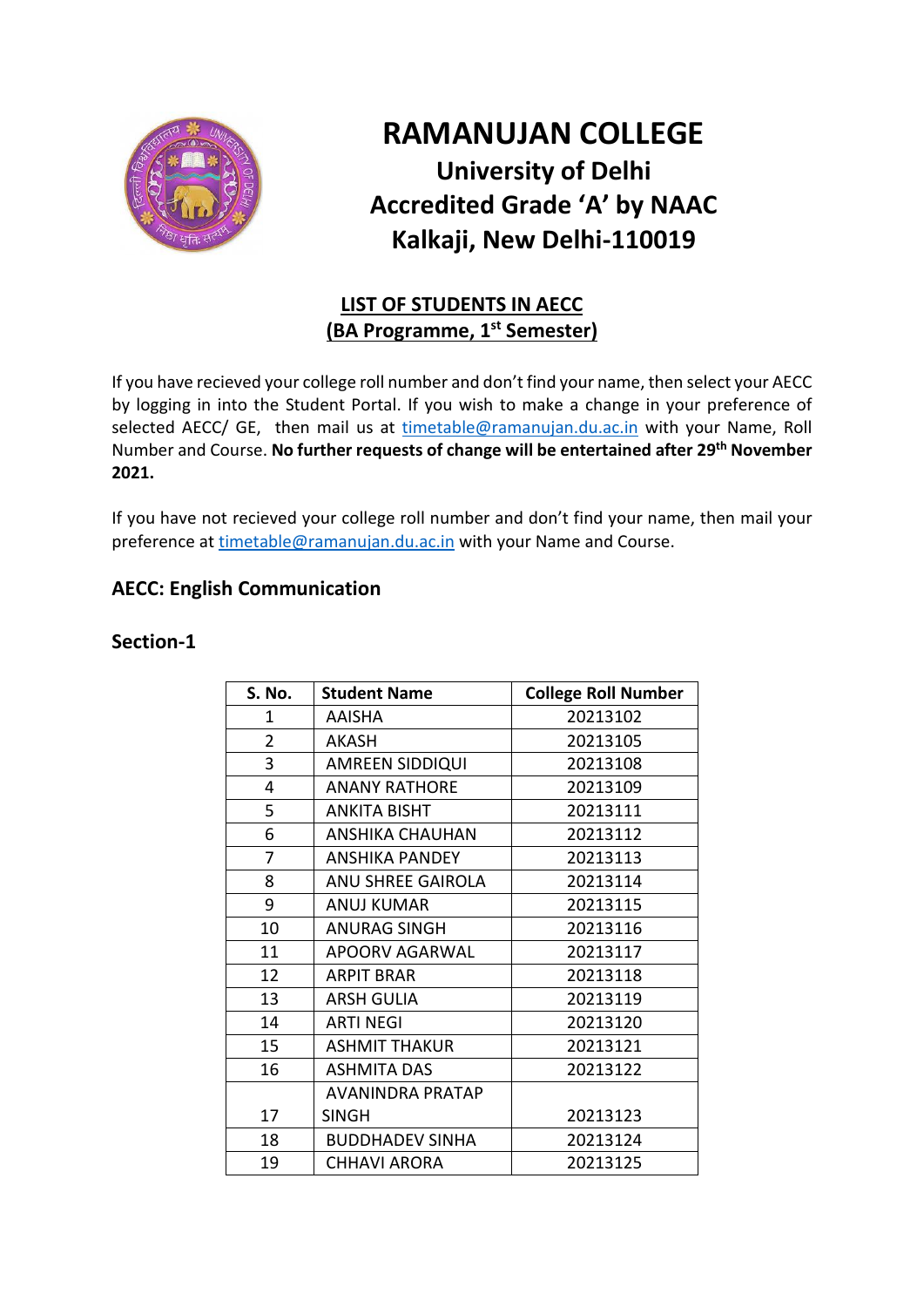| 20 | <b>DEEYA MALHOTRA</b>   | 20213126 |
|----|-------------------------|----------|
| 21 | DISHA JAIN              | 20213127 |
| 22 | <b>DIVYANSHU TIWARI</b> | 20213128 |
| 23 | <b>ESHAAN AGARWAL</b>   | 20213129 |
| 24 | <b>FAIRA SIFWAT</b>     | 20213130 |
| 25 | FATIMA ALAM             | 20213131 |
| 26 | <b>GAURAV YADAV</b>     | 20213132 |
| 27 | GUNJAN JOSHI            | 20213134 |
| 28 | <b>HANUT GERA</b>       | 20213135 |
| 29 | <b>HARSH GUPTA</b>      | 20213136 |
| 30 | <b>HIMANI GANGWAR</b>   | 20213138 |
| 31 | <b>HIMANSHI DHILLON</b> | 20213139 |
|    | <b>HIMANSHU KUMAR</b>   |          |
| 32 | JHA                     | 20213140 |
| 33 | <b>ILMA</b>             | 20213141 |
| 34 | <b>ISHA</b>             | 20213142 |
| 35 | <b>ISHA UPADHYAY</b>    | 20213143 |
| 36 | <b>ISHA SINGH</b>       | 20213144 |
| 37 | ISHAN PURI              | 20213145 |
|    | <b>JAGATH SAI REDDY</b> |          |
| 38 | SOMASANI                | 20213147 |
| 39 | <b>JAINAND GURJAR</b>   | 20213148 |
| 40 | <b>JAYATI SABHARWAL</b> | 20213149 |
| 41 | KAJAL                   | 20213150 |
|    | KASPHA SHAZADAY         |          |
| 42 | <b>SIDDIQUI</b>         | 20213151 |
| 43 | <b>KESHAV TAPADIYA</b>  | 20213153 |
| 44 | <b>KHUSHI</b>           | 20213154 |
| 45 | KHUSHI SHARMA           | 20213155 |
| 46 | KRITI KUMARI            | 20213156 |
| 47 | <b>KSHITIJ RAJ</b>      | 20213157 |
| 48 | MAHIMA DIXIT            | 20213160 |
| 49 | <b>MANISH KUMAR</b>     | 20213161 |
| 50 | <b>MANSEE KUSHWAH</b>   | 20213162 |
|    | <b>MANSI VIRENDRA</b>   |          |
| 51 | <b>MANKAR</b>           | 20213163 |
| 52 | <b>MANVI KUMAR</b>      | 20213164 |
| 53 | <b>MARIAM FATIMA</b>    | 20213165 |
| 54 | <b>MITALI TANWAR</b>    | 20213166 |
| 55 | <b>NANDINI BANSAL</b>   | 20213168 |
| 56 | NEHA                    | 20213170 |
| 57 | NIDHI SHARMA            | 20213171 |
| 58 | NISHA YADAV             | 20213172 |
| 59 | NISHIKA RAWAT           | 20213173 |
|    |                         |          |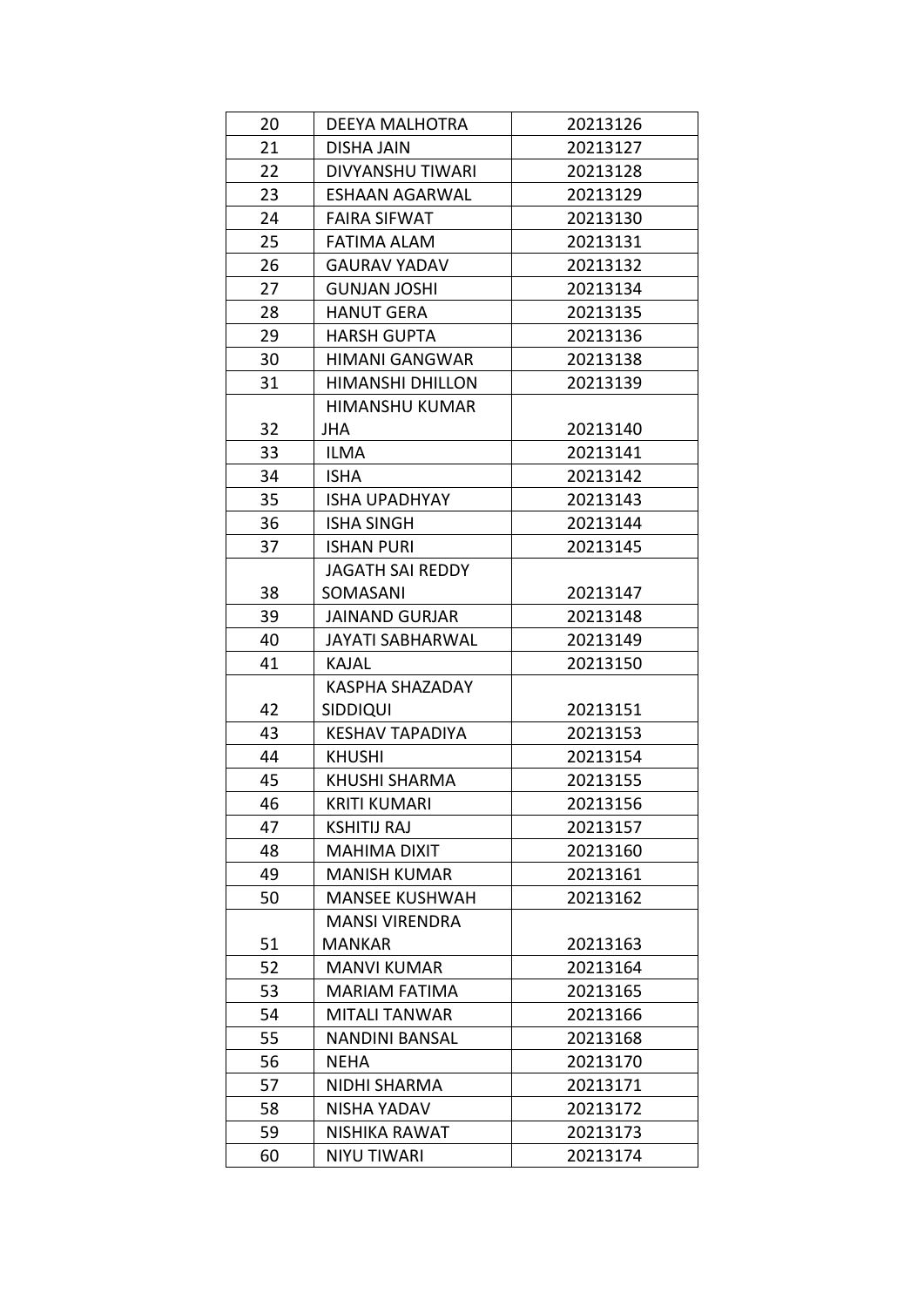#### **Section-2**

| S. No.         | <b>Student Name</b>      | <b>College Roll Number</b> |
|----------------|--------------------------|----------------------------|
| 1              | OM MALHOTRA              | 20213175                   |
| $\overline{2}$ | PEEHU SINGH              | 20213176                   |
| 3              | <b>PIYUSH</b>            | 20213177                   |
| 4              | PRABHA                   | 20213178                   |
| 5              | PRACHI PANDEY            | 20213179                   |
| 6              | PRAKHAR PANDEY           | 20213180                   |
| 7              | PRAKHYAT SINGH           | 20213181                   |
| 8              | PRASHANT KUMAR           | 20213183                   |
| 9              | PRIYANSHI SHANGLE        | 20213184                   |
| 10             | PRIYANSHI TRIPATHI       | 20213185                   |
| 11             | PRIYANSHU PANWAR         | 20213186                   |
| 12             | RAKSHIT JAIN             | 20213187                   |
| 13             | RAMAN KUMAR              | 20213188                   |
| 14             | <b>RICK DEV</b>          | 20213189                   |
| 15             | <b>RITIK</b>             | 20213190                   |
| 16             | <b>ROHIT R SIYAG</b>     | 20213193                   |
| 17             | <b>SALONI DADHEECH</b>   | 20213194                   |
| 18             | SANCHITA GOYAL           | 20213195                   |
| 19             | SANJANA                  | 20213196                   |
| 20             | SARTHAK YADAV            | 20213197                   |
| 21             | SAURABH GUPTA            | 20213198                   |
| 22             | SHIKHA CHAUDHARY         | 20213200                   |
| 23             | <b>SHITAL</b>            | 20213201                   |
| 24             | SHIVAM VERMA             | 20213202                   |
| 25             | <b>SHRESHTHI RATHI</b>   | 20213203                   |
| 26             | <b>SHUBHAM JOSHI</b>     | 20213206                   |
| 27             | SIDDHI LAHOTI            | 20213207                   |
| 28             | SOUMYAVRATA SARMAH       | 20213208                   |
| 29             | SUKANYA KUMARI           | 20213209                   |
| 30             | SYED AMAAN NAQVI         | 20213210                   |
| 31             | SYED MOHSIN ABBAS ZAIDI  | 20213211                   |
| 32             | <b>TANIA CHAUDHARY</b>   | 20213212                   |
| 33             | TARAN CHANDEL            | 20213213                   |
| 34             | <b>TEJASWINI TOMAR</b>   | 20213214                   |
| 35             | TINA KEWLANI             | 20213215                   |
| 36             | <b>UDAY BANSAL</b>       | 20213216                   |
| 37             | <b>UDDESHYA GUPTA</b>    | 20213217                   |
| 38             | <b>VIDHEE TRIPATHI</b>   | 20213220                   |
| 39             | VIDHI WADHAWAN           | 20213221                   |
| 40             | <b>VIDUSHI TRIVEDI</b>   | 20213222                   |
| 41             | <b>VINEET KUMAR ARYA</b> | 20213223                   |
| 42             | <b>VISHAL</b>            | 20213224                   |
| 43             | <b>VISHAL CHOUDHARY</b>  | 20213225                   |